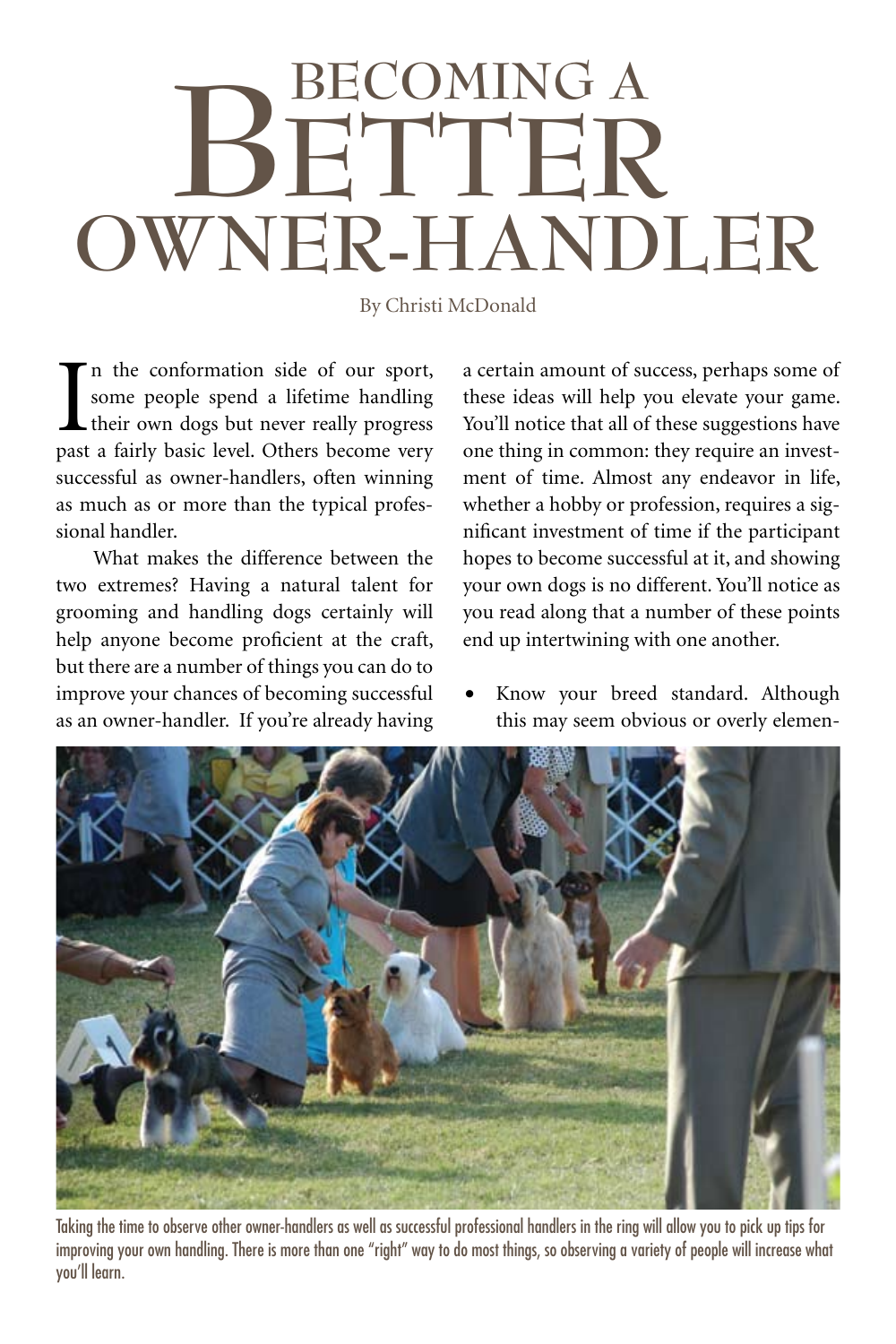tary, more than one judge has recently expressed the opinion that many exhibitors today, even those who are breederexhibitors, don't seem to really know the quality, or the assets and faults, of the dogs they're showing. Although we sometimes hear owner-handlers lament that

"the professional handlers always win," you should never assume that you're being beaten by a pro-

*"Becoming the best ownerhandler you can be takes a lot of effort and no small amount of time."*

self about your best opportunity to be a successful owner-handler.

fessional handler simply because he or she is a handler, if you don't know your breed standard well enough to legitimately and fairly compare your dog to what the professional handlers are showing. A good handler typically knows not only the good and bad points of the dog at the end of his own lead, but of the one at the end of your lead as well. If you know your dog's good points, you can present it to the judge in a manner than highlights those assets. Similarly, when you know where your dog is lacking, you can present that dog in a manner than downplays its weaknesses.

Know structure. As with breed-specific requirements called for by the breed standard, you must learn basic canine structure in order to bring out the best in your dog. You can't properly evaluate the quality of the dog that might beat you if you don't really know structure.

There are so many people showing dogs who think they know what they're doing, and they may know enough to go in the ring with their dogs and win points and even to finish dogs, but they haven't taken the time to really study structure and movement. When you've developed a good understanding of these two key aspects of evaluating dogs, you will discover that there are ways to both present and to groom your dogs that will enhance where (It goes without saying that to be the best possible breeder it is essential to know your breed standard and canine structure.)

they are structurally correct and minimize where they could be improved. (More on this later.) Some may consider this trying to "fool" the judge about the quality of the dog you're showing, but the truth is that if you don't educate yourself so that you know your dog's assets and weaknesses, you are just fooling your-

Build strong relationships. Much of your success in dogs will depend on the relationships you develop and maintain in the sport. Not everyone is lucky enough to grow up in dogs like I did, but even if you did grow up in dogs, there is much to learn from those who have had success in your breed.

Identify a breeder you admire, preferably one in your area, but if you have to travel a couple of hours to get to the person in your breed that you most admire, the likelihood is that the investment of time will pay off in spades. Breeders who have successful show and breeding stock typically keep a number of dogs. Anyone who keeps numbers of dogs always finds that there is more to do than there are hours in a day, and even on the rare occasion when they've gotten "caught up" on grooming and training chores, there is always extra attention that could be lavished on the dogs. Volunteer your time; go spend an afternoon or a half day on a weekend when they're not at a show. Offer to help bathe the retired show dogs or give a few dogs a good brushing, or to help clip toenails and trim feet and ears. If there are puppies around, offer to help lead train them. If you've chosen someone who has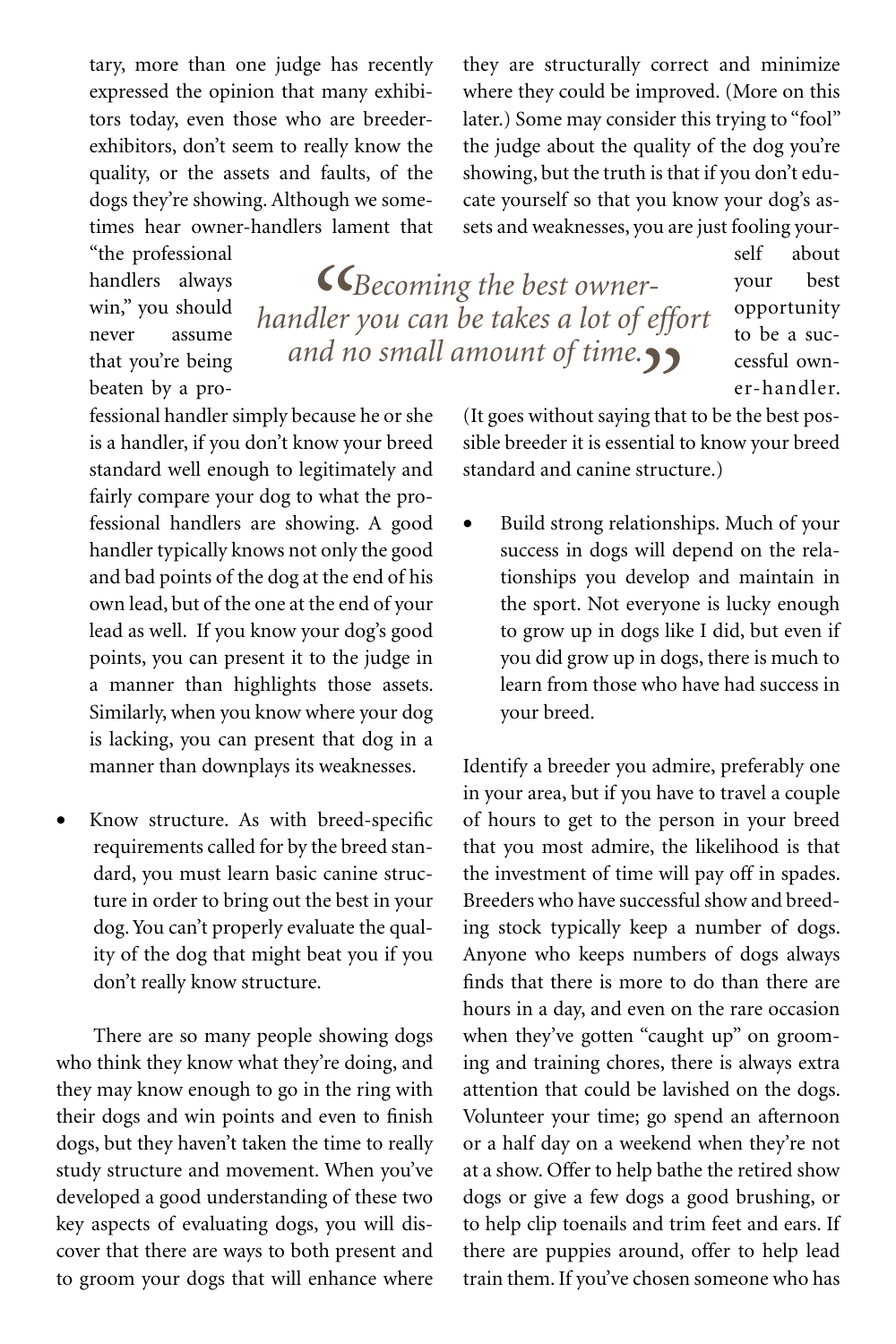had success in the breed, while you're there you'll likely get to put your hands on some very good dogs.

Years ago I was fortunate to get to go to Betty Marcum's Cairmar kennel now and then. On those visits, all at one time I got to see and could put my hands on the Best in Show winner Ch. Cairmar Call To Arms, the top sires Ch. Cairmar Scot Free, Ch. Cairmar Devil's Advocate and Ch. Whetstone Halston, as well as top producing bitches, English import bitches, young hopefuls and sometimes puppies. There were plenty of dogs at Cairmar so that I could make myself useful by putting a dog on a table and giving it a good brushing or bath, nipping its toenails or maybe cleaning its ears, all while talking to her about dogs, and not only was I doing a small favor for Betty, but I got to spend time with dogs whose quality was unparalleled. I could ask questions about individual dogs, about how she bred in a particular quality or any number



Developing a relationship with a successful owner-handler can elevate your own performance in the ring in many ways. Cathy Nelson is an owner-handler who has shown her Dandie Dinmont Terriers to major wins for decades, including a Group First at Westminster in 1993 with Ch. Pennywise The Butler Did It. Photo Backstage – Leslie Simis.

of things that helped me learn more about my breed, and in doing so I benefitted from the experience of someone who bred more than 100 champions. A person could spend a lifetime in dogs and not get to put their hands on that many dogs of that quality, but if you'll make the effort to develop a relationship with a breeder of that caliber, spending time with her (or him) will be invaluable. Volunteering your services is one of the optimum ways to learn about dogs and to spend time with people who have been very successful in your breed.

And not only will you learn about the breed itself, you'll may also pick up tips about trimming and caring for dogs in general. There is an education in being exposed to a veteran breeders and how they put their hands on dogs, how they set up and examine dogs, and how they evaluate puppies, and over time the more we're exposed to these actions, the more they can become second nature to us. All these things build your store of knowledge about dogs and about your own breed.

By the same token, many professional handlers will allow you to hang around their kennel or their setup at a dog show if you're willing to pitch in and help. Just as with successful breeders, there's always plenty to do in the professional handler's world. This can be a brilliant way to learn all kinds of things about grooming, taking care of and showing dogs. I've been told that many owner-handlers consider professional handlers the "enemy," but let me assure you that most professional handlers are not the enemy… and they can in fact become your best teachers.

Develop a relationship with a professional handler in your area that you admire. If you're willing to pitch in and help around the setup at a show, or to go to their kennel and bathe dogs, brush dogs or pull hair off a dog, they'll likely be more than willing to teach you a few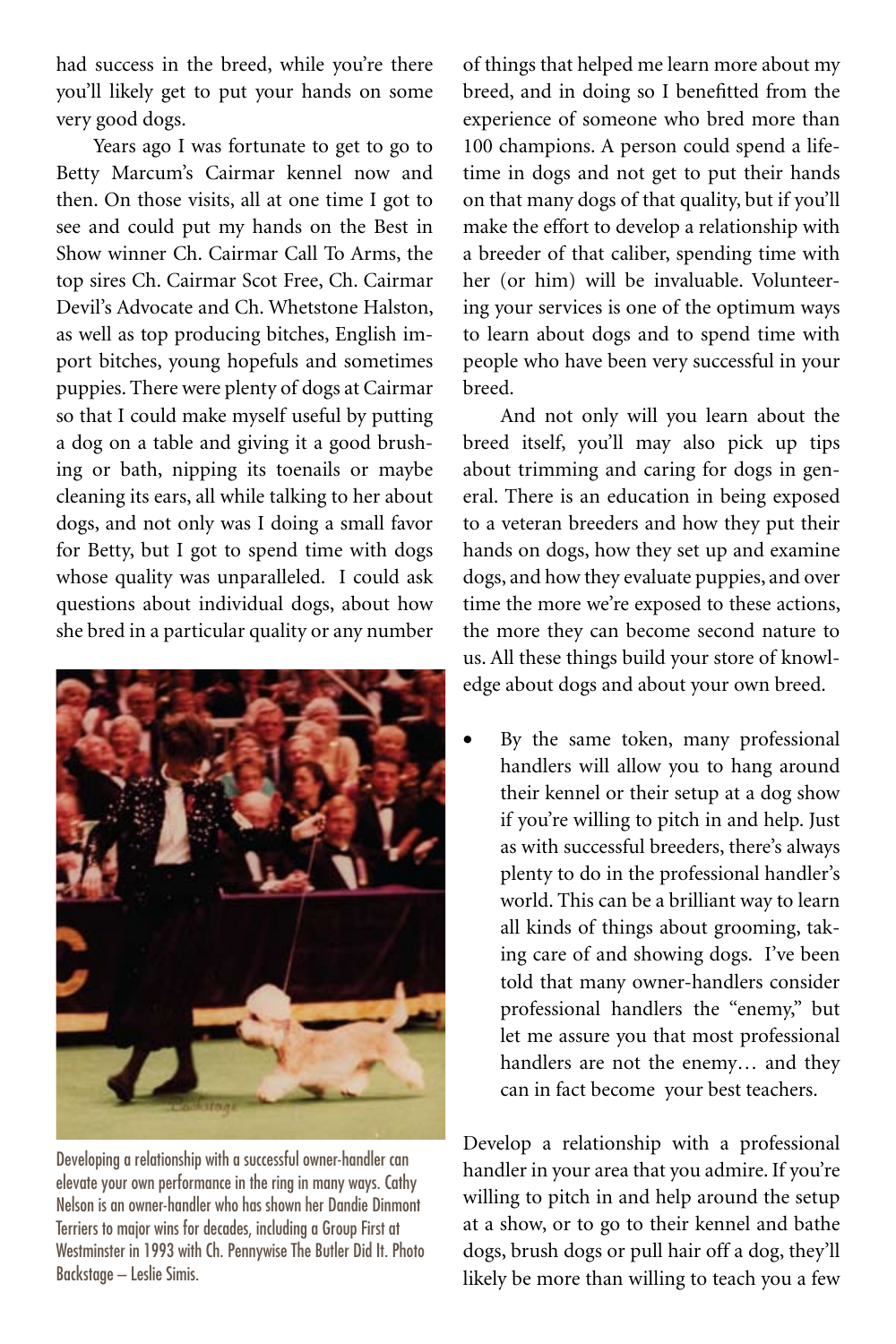things. Just being in that environment, you're likely to pick up lots of tips about how to care for and groom dogs. Be prepared to work! You don't just get to hang around and ask questions and expect a lecture on how to trim and train Terriers. Seldom is there a professional handler who has lots of idle time to spend with someone who just wants to take advantage of their experience, but if you're willing to get in there and work, it becomes worthwhile for the handler to spend time sharing his knowledge with you. And not only can it be great fun, the best way to "learn dogs" is by doing.

Always remember that this is what the professional handlers do for a living, and most of them are not only devoted to their own clients and the dogs they show, they're also devoted to the sport at large, and they want good people to come into the sport and remain interested. They also enjoy strong competition.

If you're smart you'll develop relationships with two or three handlers, and then if one of them isn't at a show where you are, another one will be. The other great advantage to being friends and working with more than one handler is that different handlers trim, train and handle differently – remember that there is always more than one "right way" to do almost anything – and being exposed to different methods is good experience. Helping them out will give you something to do at the shows when you're not in the ring with your own dog. Once you've developed relationships with a few handlers and with breeders you



Watching respected judges as they examine dogs and place their classes is a valuable way to further your education in dogs. Many successful breeders and exhibitors learned a great deal from watching the late Anne Rogers Clark judge dogs. Take advantage of the opportunity to carefully observe judges of this caliber whenever you can.

admire, you'll have another set of eyes at the dog show, someone you can ask about how your dog looked in the ring, or what they think about how your dogs stacks up against the competition. It's always useful to hear another opinion about how your dog looks in the ring.

Stay at the dog show. When you're finished showing your dog, don't pack your things and go home or to the hotel. Don't just watch your own breed – watch other breeds as well. In any hobby you can get such tunnel vision if you focus only on one very narrow aspect, and you're not likely to develop as much knowledge about your hobby as you will if you expand your mind. In life, it's a good thing to expand your mind, and the same

applies to dogs. One of the most successful Poodle people in the world is Chako Kitai of the North Well Chako Poodle kennel in Japan, who has bred hundreds of champions. In 2004 a Toy Poodle she bred, Ch. North Well Chako JP Platina King, was Top Dog of All Breeds in the U.S., handled by Tim Brazier. During his show career, Chako made trips to the U.S. on occasion to watch him be shown. One of the intriguing things about Chako is that she didn't limit her interest at the dog show to watching Poodles; she intently watched judging of lots of different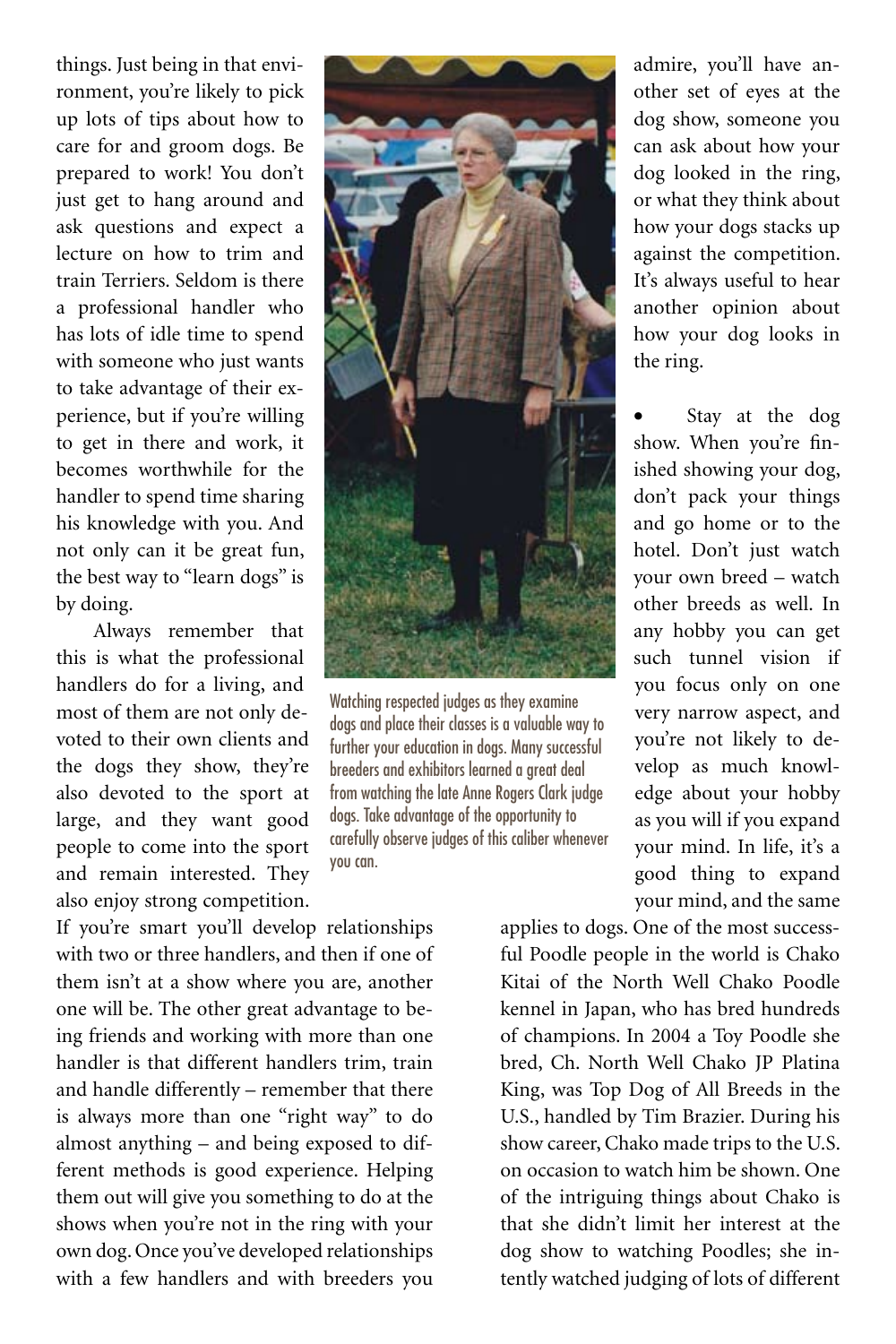breeds – from German Shepherds and Airedales to Chinese Shar Pei, Pekingese, Wire Fox Terriers and Bull Terriers. Like many people who have been very successful in dogs, she is genuinely interested in dogs of all breeds, and this interest has really helped her become a top notch dog person. You don't have to be interested in *every* breed, but observing judging of breeds other than your own will certainly broaden your dog experience.

Anyone can sit at ringside and watch other people show dogs, but really getting something out of the experience is another thing entirely. Pay attention to

how the handlers you most admire – whether a breeder/ owner-handler or a professional – interact with their dogs, how

*"…you will discover that there are ways to both present and to groom your dogs that will enhance where they are correct and minimize where they could be improved."*

teristics those judges will not "give" on. Some judges want soundness first; some judges will forgive soundness for a dog with a beautiful head or the ideal proportion. Other judges want overall balance and might be willing to sacrifice the finer details of breed type. Often by watching judges time and again – and of course by showing to certain judges time and again – you can begin to learn about the criteria they seem to emphasize when choosing their winners.

One of the best examples of this is a judge whom I've shown to since I was fairly young in

dogs. Today I do in fact know Edd Bivin personally, but more importantly, having shown dogs to him for several decades, I know that if I am going

to show a Cairn to him I want to take him a dog that is within the size recommendations in the breed standard, one that has a correct broad, wedge-shaped head, and one that has the proper Cairn temperament and will show on a loose lead. If I was currently showing a dog that was on the large side, perhaps with a great coat but, say, not as strong in head, I would not expect to win with that Cairn under Mr. Bivin. I will only win under him if I bring him the kind of Cairn Terrier that he likes, based on his interpretation of the breed standard. However, there are certainly other judges who feel that coat texture is of the utmost importance in the breed, who prefer a different style of head and who would like my larger, very hard-coated dog. That would be the most likely reason that I seemingly often win under the judges that I "know" – because I have learned what kind of dogs they typically prefer and I do my best to show that to them. Some judges prefer soundness, some

they put their hands on their dogs, how they manage a dog that is unruly or a puppy that isn't completely trained. The majority of dogs that go to a professional handler to be shown aren't necessarily perfectly trained show dogs. You can get lots of ideas about how to manage and handle dogs from watching how veteran owner-handlers and professional handlers interact with the dogs they're showing.

Don't just make assumptions about the judges. Owner-handlers sometimes get the idea that certain judges put up only professional handlers. This is seldom really the case. Experienced exhibitors and handlers are able to win more readily under some judges not because they know them personally, but often because they've shown dogs enough times to those judges to know what they're looking for in a certain breed, what they might place most emphasis on, or what charac-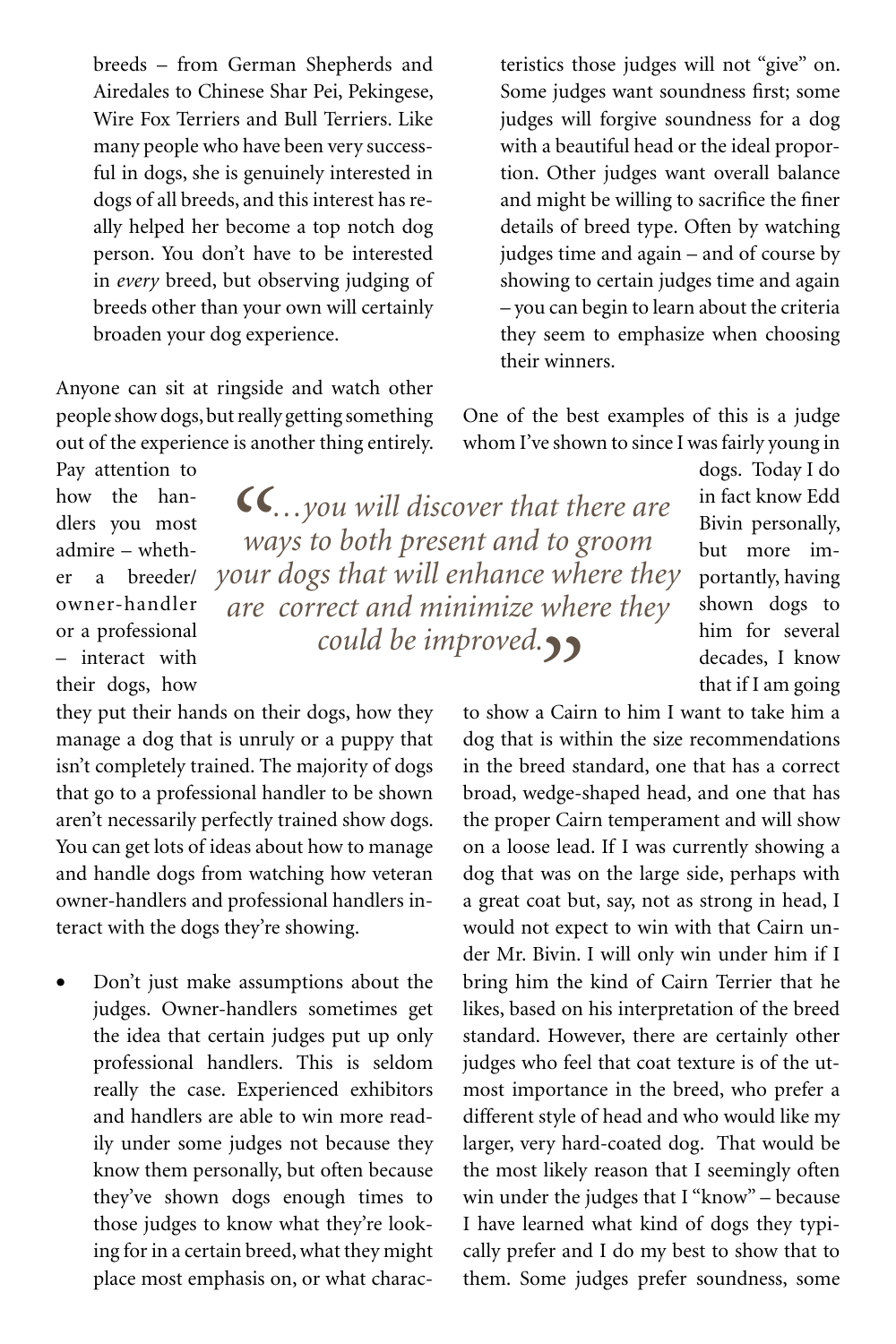like a certain head type, some will forgive a dog that isn't the best show dog if it is of ideal type, and some want only dogs of a certain size. Some judges never award points to the Puppy Class winner, some might give preference to Bred-by-Exhibitor, some judges have a heavier hand when judging, and some will not penalize a Terrier that doesn't behave perfectly. By watching and learning about certain judges, you might be able to save yourself



You should always know how your dog looks moving on a lead before you go in the ring with it, so that you can both trim and present it to its best advantage. Owner-handler David Smith has had success with his Bedlington Terriers.

*"Most professional handlers are not the enemy… and they can in fact become your best teachers.* 

a hefty entry fee the next time they come up doing your breed if you've taken the time to figure out something about what they're preferences are.

And as mentioned with the successful breeder, watching how respected veteran judges examine dogs, how they put their hands on dogs and what they emphasize in

their judging, is an education in itself. You can learn a lot about your own breed by watching a well respected veteran judge do a

large entry, and you can learn a lot about dogs in general from watching that same judge do a large entry in almost any breed.

Take your handling and your grooming to the next level. Invest in a mirror to put on the wall where you typically groom your dogs and you'll never regret it. Trimming in front of a mirror gives you a perspective that you simply can't get any other way. Similarly, if you've never set your dog up in front of a mirror, how do you know what it looks like in the ring when you set it up for the judge to examine it?

I have to assume that before you ever started showing a given dog you've watched it move on a lead so that you know how it comes at

> you, how it goes away, and what it looks like moving from the side. But every time you trim a

coated dog you potentially alter how it looks on the move; therefore, every time you do any major trimming, you then need to have someone move the dog for you on a lead, so you can see its topline, its front and its rear and make any necessary adjustments. If you aren't in the habit of doing this, you'll likely be surprised to find that a dog in motion on the ground can look quite different from the